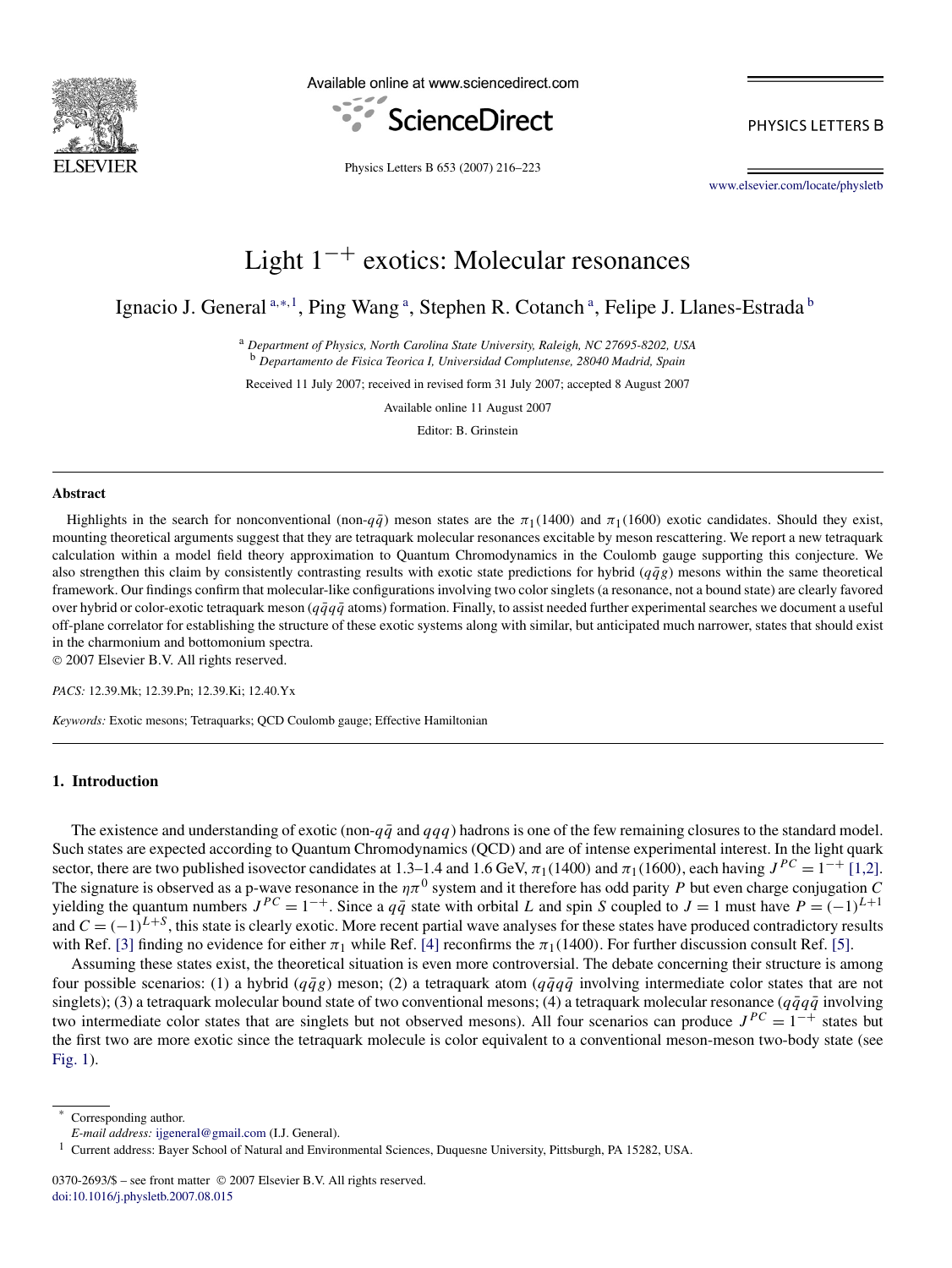<span id="page-1-0"></span>

Fig. 1. Four independent tetraquark color schemes. One is a singlet–singlet molecule while the other three are more exotic atoms (octet and two diquark schemes).

Lattice results, now performed with more realistic lower quark masses [\[6\],](#page-6-0) have focused upon the hybrid scenario but find that hybrid correlators can only produce a state as low as 1.9 to 2.1 GeV. A more recent lattice calculation [\[7\]](#page-6-0) claims to find two hybrid meson masses below 2 GeV, however their extrapolation, that is quadratic in the pion mass, to these lower values entails uncertainty since decay thresholds open with cusps having unknown coupling strengths. Similarly, the lightest Flux Tube model  $1^{-+}$  predictions [\[8–10\]](#page-6-0) are also near 2 GeV spanning the region of 1.8 to 2.1 GeV. This is consistent with agreement among other model approaches, based on either the concept of constituent gluons [\[11\]](#page-6-0) or field-theory calculations (see below) generating mass-gaps [\[12\],](#page-6-0) that the lightest hybrid mesons with just one constituent gluon should be somewhat heavier than the 1.4, 1.6 GeV experimental candidates. Finally, both well-established spin [\[13\]](#page-6-0) and flavor [\[14\]](#page-6-0) selection rules indicate that the above mentioned  $\eta \pi$  signature cannot be due to hybrid meson decay. It appears that the  $\pi_1$  states can not be theoretically explained as hybrids.

In search of other explanations, a potential model lifetime calculation [\[15\]](#page-6-0) has ruled out a molecular *η(*1295*)π* or *η(*1440*)π* bound state. However, it has been shown that meson-rescattering, specifically in the  $\eta\pi$  channel, could produce a resonance with this signature [\[16,17\].](#page-6-0) Also, it has been suggested [\[18\]](#page-6-0) that the 1.6 GeV resonance could be interfering with a background to produce the 1.4 GeV structure.

Summarizing the status of this situation, while the  $\pi_1(1600)$  cannot be firmly precluded as a hybrid meson or exotic tetraquark, the  $\pi_1(1400)$  seems explainable only as a molecular resonance excited by meson rescattering. The purpose of this work is to confirm the latter by a new theoretical analysis which also predicts that the  $\pi_1(1600)$  is not a color exotic system. Our formalism, referred to as the Coulomb Gauge Model (CGM), has been successfully established in both the quark [\[19–21\]](#page-6-0) and gluon [\[22\]](#page-6-0) sectors and is based upon the exact QCD Hamiltonian in the Coulomb gauge [\[23\]](#page-6-0) given by

$$
H_{QCD} = H_q + H_g + H_{qg} + H_C,\tag{1}
$$

$$
H_q = \int dx \, \Psi^{\dagger}(\mathbf{x}) \left[ -i\alpha \cdot \nabla + \beta m \right] \Psi(\mathbf{x}),\tag{2}
$$

$$
H_g = \frac{1}{2} \int d\mathbf{x} \left[ \mathcal{J}^{-1} \mathbf{\Pi}^a(\mathbf{x}) \cdot \mathcal{J} \mathbf{\Pi}^a(\mathbf{x}) + \mathbf{B}^a(\mathbf{x}) \cdot \mathbf{B}^a(\mathbf{x}) \right],\tag{3}
$$

$$
H_{qg} = g \int dx \mathbf{J}^{a}(x) \cdot \mathbf{A}^{a}(x),
$$
\n
$$
g^{2} \int dx \mathbf{J}^{a}(x) \cdot \mathbf{A}^{a}(x) \cdot \mathbf{J}^{a}(x) \cdot \mathbf{J}^{a}(x) \cdot \mathbf{J}^{a}(x) \cdot \mathbf{J}^{a}(x) \cdot \mathbf{J}^{a}(x) \cdot \mathbf{J}^{a}(x) \cdot \mathbf{J}^{a}(x) \cdot \mathbf{J}^{a}(x) \cdot \mathbf{J}^{a}(x) \cdot \mathbf{J}^{a}(x) \cdot \mathbf{J}^{a}(x) \cdot \mathbf{J}^{a}(x) \cdot \mathbf{J}^{a}(x) \cdot \mathbf{J}^{a}(x) \cdot \mathbf{J}^{a}(x) \cdot \mathbf{J}^{a}(x) \cdot \mathbf{J}^{a}(x) \cdot \mathbf{J}^{a}(x) \cdot \mathbf{J}^{a}(x) \cdot \mathbf{J}^{a}(x) \cdot \mathbf{J}^{a}(x) \cdot \mathbf{J}^{a}(x) \cdot \mathbf{J}^{a}(x) \cdot \mathbf{J}^{a}(x) \cdot \mathbf{J}^{a}(x) \cdot \mathbf{J}^{a}(x) \cdot \mathbf{J}^{a}(x) \cdot \mathbf{J}^{a}(x) \cdot \mathbf{J}^{a}(x) \cdot \mathbf{J}^{a}(x) \cdot \mathbf{J}^{a}(x) \cdot \mathbf{J}^{a}(x) \cdot \mathbf{J}^{a}(x) \cdot \mathbf{J}^{a}(x) \cdot \mathbf{J}^{a}(x) \cdot \mathbf{J}^{a}(x) \cdot \mathbf{J}^{a}(x) \cdot \mathbf{J}^{a}(x) \cdot \mathbf{J}^{a}(x) \cdot \mathbf{J}^{a}(x) \cdot \mathbf{J}^{a}(x) \cdot \mathbf{J}^{a}(x) \cdot \mathbf{J}^{a}(x) \cdot \mathbf{J}^{a}(x) \cdot \mathbf{J}^{a}(x) \cdot \mathbf{J}^{a}(x) \cdot \mathbf{J}^{a}(x) \cdot \mathbf{J}^{a}(x) \cdot \mathbf{J}^{a}(x) \cdot \mathbf{J}^{a}(x) \cdot \mathbf{J}^{a}(x) \cdot \mathbf{J}^{a}(x) \cdot \mathbf{J}
$$

$$
H_C = -\frac{g^2}{2} \int dx \, dy \, \rho^a(x) \mathcal{J}^{-1} K^{ab}(x, y) \mathcal{J} \rho^b(y).
$$
 (5)

Here *g* is the QCD coupling, *Ψ* the quark field with current quark mass *m*, **A***<sup>a</sup>* the gluon fields satisfying the transverse gauge condition,  $\nabla \cdot \mathbf{A}^a = 0$ ,  $a = 1, 2, ..., 8$ ,  $\mathbf{\Pi}^a$  the conjugate fields and  $\mathbf{B}^a$  the non-Abelian magnetic fields,  $\mathbf{B}^a = \nabla \times \mathbf{A}^a + \frac{1}{2}gf^{abc}\mathbf{A}^b \times \mathbf{A}^c$ . The color densities,  $\rho^a(x) = \psi^{\dagger}(x) T^a \psi(x) + f^{abc} A^b(x) \cdot \vec{\Pi}^c(x)$ , and quark color currents,  $J^a = \psi^{\dagger}(x) \alpha T^a \psi(x)$ , entail the *SU<sub>c</sub>*(3) color matrices,  $T^a = \frac{\lambda^a}{2}$ , and structure constants,  $f^{abc}$ . The Faddeev–Popov determinant,  $\mathcal{J} = \det(\mathcal{M})$ , of the matrix  $M = \nabla \cdot \mathbf{D}$  with covariant derivative  $\mathbf{D}^{ab} = \delta^{ab} \nabla - gf^{abc} \mathbf{A}^c$ , is a measure of the gauge manifold curvature and the kernel in Eq. (5) is given by  $K^{ab}(x, y) = \langle x, a | \mathcal{M}^{-1} \nabla^2 \mathcal{M}^{-1} | y, b \rangle$ . The Coulomb gauge Hamiltonian is renormalizable, permits resolution of the Gribov problem, preserves rotational invariance, avoids spurious retardation corrections, aids identification of dominant, low energy potentials and does not introduce unphysical degrees of freedom (ghosts) [\[24\].](#page-6-0) To make the problem tractable, the Coulomb instantaneous kernel is approximated by its vacuum expectation value, yielding an effective potential field theory,  $H_{QCD} \rightarrow H_{QCD}^{eff}$ 

$$
H_C \to H_C^{\text{eff}} = -\frac{1}{2} \int dx \, dy \, \rho^a(x) \hat{V}(|x - y|) \rho^a(y), \tag{6}
$$

with confinement described by a Cornell potential,  $\hat{V}(r) = -\frac{\alpha_s}{r} + \sigma r$ , where the string tension,  $\sigma = 0.135 \text{ GeV}^2$ , and  $\alpha_s = 0.4$ have been independently determined from conventional meson studies [\[19–21\]](#page-6-0) within the same field theory approach. We also use the lowest order, unit value, for the Faddeev–Popov determinant in the  $H_g$  term and treat the  $H_{qg}$  interaction using perturbation theory. Lattice data confirms the Cornell potential form between static sources [\[25\]](#page-6-0) and further provides the scale of the gluon mass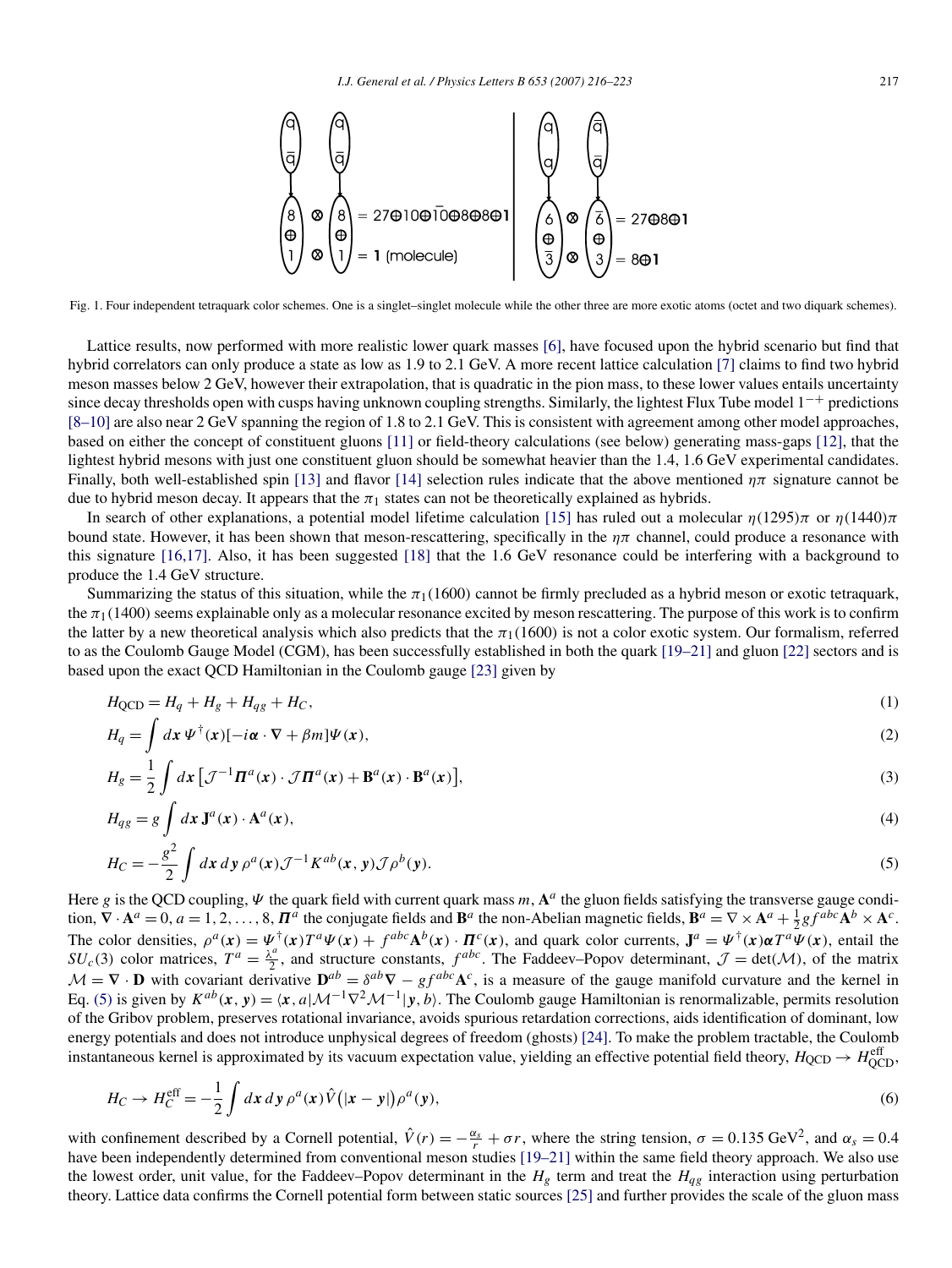gap [\[26\],](#page-6-0) that is needed to fit a counterterm in the gluon gap equation. The remaining parameters are the reasonably well known current quark masses at some high energy scale where the mass function runs perturbatively. The quark sector Hamiltonian then takes the form of the Cornell coupled-channel model [\[27\].](#page-6-0) We note that three-body forces [\[28,29\]](#page-6-0) are omitted, however based upon successful three-body applications [\[22\]](#page-6-0) we submit the CGM should capture the dominant features of a multi-parton spectrum.

Before presenting our tetraquark results we highlight our recent hybrid meson calculation [\[30\].](#page-6-0) Since the gluon carries a color octet charge, the quark and anti-quark are also in a color octet wavefunction with elements  $T_{ij}^a$  (they repel each other at short distance). In the hybrid rest frame there are two independent three-momenta  $q_{+} = \frac{q_{+} \bar{q}}{2}$ ,  $q_{-} = q_{-} \bar{q}$  and one dependent  $g = -q - \bar{q} = -2q_+$ . The leading hybrid Fock space wavefunction can therefore be constructed from the respective quark, antiquark and gluon quasiparticle operators  $B^{\dagger}_{\lambda_1C_1}(q)$ ,  $D^{\dagger}_{\lambda_2C_2}(\bar{q})$  and  $\alpha_{\mu}^{a\dagger}(g)$ 

$$
\left|\Psi^{JPC}\right\rangle = \iint \frac{dq_+}{(2\pi)^3} \frac{dq_-}{(2\pi)^3} \Phi^{JPC}_{\lambda_1 \lambda_2 \mu} (q_+, q_-) T^a_{C_1 C_2} B^{\dagger}_{\lambda_1 C_1}(q) D^{\dagger}_{\lambda_2 C_2}(\overline{q}) \alpha^{a\dagger}_{\mu}(g) |\Omega\rangle. \tag{7}
$$

An angular momentum expansion for the lightest  $1^{-+}$  state reveals a required p-wave excitation in one of the two orbital wavefunctions. Consult Ref. [\[30\]](#page-6-0) for complete details. Significantly, in agreement with earlier findings [\[12\],](#page-6-0) the predicted hybrid masses are about 2 GeV for the ground state (parity +) quadruplet and 2.2 and 2.4 GeV, respectively, for the first 1−+ exotics. The repulsive nature of the short range  $q\bar{q}$  interaction potential kernel and the large gluon mass gap are responsible for these large masses. We also performed a parameter sensitivity and error analysis study and concluded there was no model possibility to lower one of these states near the 1.6 GeV candidate and therefore rule out this, and even more clearly the 1.4 GeV, state as a hybrid.

Returning to our thrust, we report results for  $qq\bar{q}\bar{q}$  spectroscopy (see also a preliminary study [\[31\]\)](#page-6-0). This system was first investigated in the bag model [\[32\]](#page-6-0) and then more extensively by Ref. [\[33\]](#page-6-0) with subsequent potential model applications reported by Refs. [\[34,35\].](#page-6-0) While these studies have some similarity to our model, we submit our results are more robust since our approach is much more comprehensive, has many QCD elements with no new parameters to be determined and employs a realistic potential kernel extracted from lattice gauge theory. The leading tetraquark Fock space wavefunction is [\[36,37\]](#page-6-0)

$$
\left|\Psi^{JPC}\right\rangle = \iiint \frac{dq_A}{(2\pi)^3} \frac{dq_B}{(2\pi)^3} \frac{dq_I}{(2\pi)^3} \Phi^{JPC}_{\lambda_1 \lambda_2 \lambda_3 \lambda_4} (q_A, q_B, q_I) R^{\mathcal{C}_1 \mathcal{C}_2}_{\mathcal{C}_3 \mathcal{C}_4} B^{\dagger}_{\lambda_1 \mathcal{C}_1} (q_1) D^{\dagger}_{\lambda_2 \mathcal{C}_2} (q_2) B^{\dagger}_{\lambda_3 \mathcal{C}_3} (q_3) D^{\dagger}_{\lambda_4 \mathcal{C}_4} (q_4) |\Omega\rangle. \tag{8}
$$

In the cm there are three independent momenta which we take to be  $q_A = \frac{q_1 - q_2}{2}$ ,  $q_B = \frac{q_3 - q_4}{2}$  and  $q_I = \frac{q_3 + q_4}{2} - \frac{q_1 + q_2}{2}$  ( $q_1, q_3$ ) for the quarks and  $q_2$ ,  $q_4$  for the anti-quarks). The color matrices  $R_{C_3C_4}^{C_1C_2}$  yielding color-singlet wavefunctions follow from the  $SU_c(3)$  algebra depicted in [Fig. 1.](#page-1-0) The radial part of  $\Phi_{\lambda_1\lambda_2\lambda_3\lambda_4}^{JPC}(q_A, q_B, q_I)$  is chosen to be a Gaussian,  $\exp(-\frac{q_A^2}{\alpha_A^2} - \frac{q_B^2}{\alpha_B^2} - \frac{q_I^2}{\alpha_I^2})$ , with variational parameters  $\alpha_A$ ,  $\alpha_B$  and  $\alpha_I$  for s-wave states and a Gaussian multiplied by  $q_i^2/\alpha_i^2$  (*i* = *A*, *B*, *I*) corresponding to orbital  $L<sub>i</sub> = 1$ , when treating p-wave states. Note, as for hybrid mesons, the ground state tetraquark multiplet has positive parity and that constructing 1−+ exotics requires one of the three orbitals to be a p-wave. Using the variational principle, the tetraquark mass is then given by

$$
M_{J^{PC}} \leq \frac{\langle \Psi^{JPC} | H_{\text{QCD}}^{\text{eff}} | \Psi^{JPC} \rangle}{\langle \Psi^{JPC} | \Psi^{JPC} \rangle} = M_{\text{self}} + M_{qq} + M_{\bar{q}\bar{q}} + M_{q\bar{q}} + M_{\text{annih}}.
$$
\n(9)

Contributions to the Hamiltonian expectation value are summarized in Fig. 2 and correspond consecutively to 4 self-energy, 6 scattering, 4 annihilation and 70 exchange terms, each of which can be reduced to 12 dimensional integrals that are evaluated



Fig. 2. Equal-time diagrams for *ΨJPC*|*H*eff QCD|*ΨJPC*. Arrows to the right (left) represent quarks (anti-quarks). Vertical lines indicate instantaneous Cornell coupling.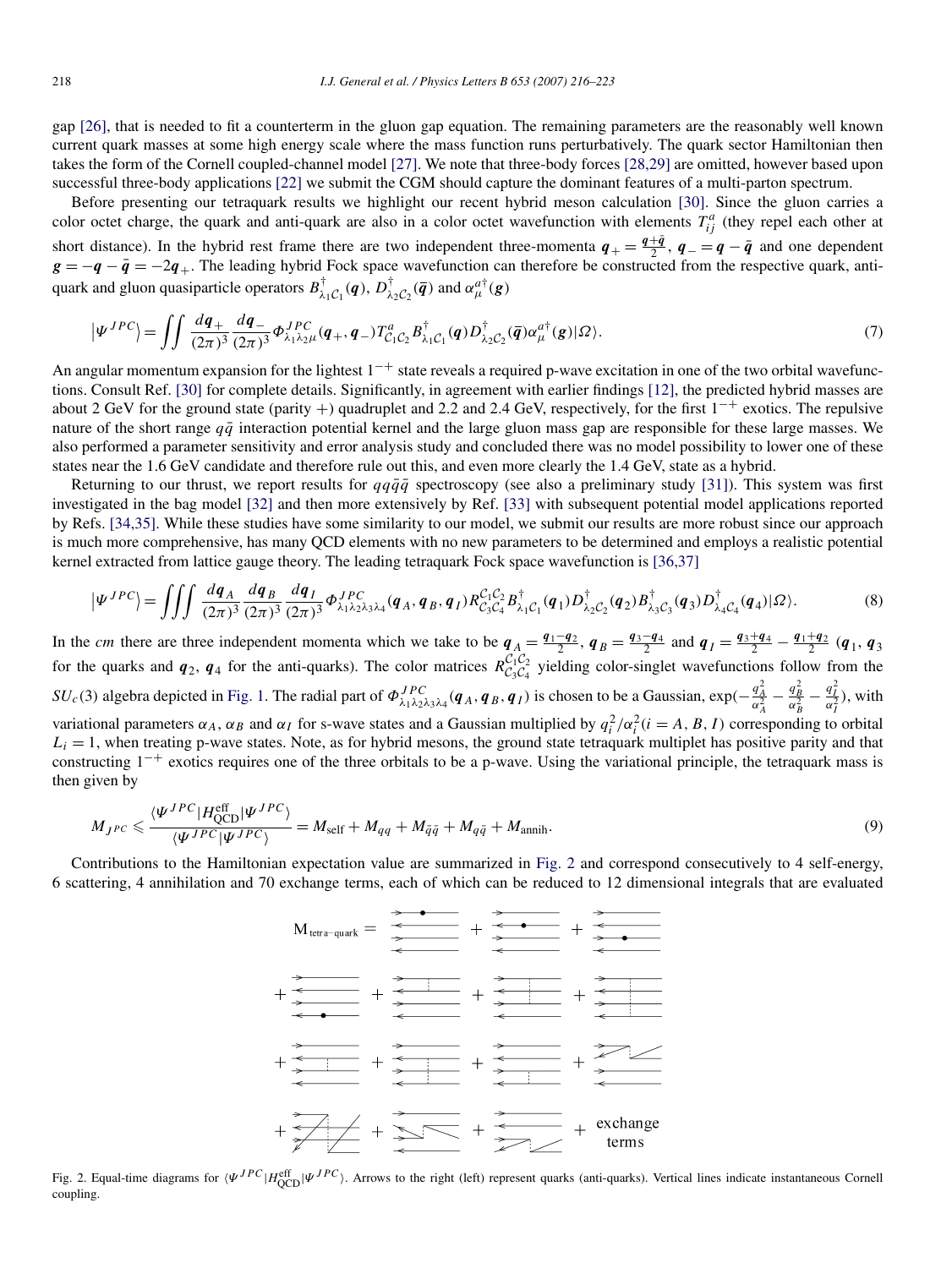

Fig. 3. Low-lying  $I = 0$ , 1 and 2 spectrum for the singlet (molecule) scheme.

in momentum space. Because of the computationally intensive nature of this analysis, the hyperfine interaction was not included. Complete expressions will be given in another publication, but as an example note the annihilation contribution, not possible in standard quark models, is

$$
M_{\text{annih}} = \iiint \underbrace{\int \int \int \frac{dq_1 dq_2 dq_3 dk}{(2\pi)^{12}} V(q_1 + q_2) u_{\lambda'_1}^{\dagger}(q_1 + k) v_{\lambda'_2}(q_2 - k)}_{\times v_{\lambda_2}^{\dagger}(q_2) u_{\lambda_1}(q_1) \Phi_{\lambda_1 \lambda_2 \lambda_3 \lambda_4}^{JPC\dagger}(q_1, q_2, q_3) \Phi_{\lambda'_1 \lambda'_2 \lambda_3 \lambda_4}^{JPC}(q_1 + k, q_2 - k, q_3), \tag{10}
$$

involving Dirac spinors  $u_{\lambda_1}$  and  $v_{\lambda_2}$ . This raises the mass of the isoscalar states relative to the states with higher isospin, which would otherwise typically be heavier due to the exclusion principle applied to equal-flavor quarks.

Performing large-scale Monte Carlo calculations (typically 50 million samples), has conclusively determined that the molecular representation (i.e. singlet–singlet) produces the lightest mass for a given  $J^P$ C. This is due to suppression of certain interactions in this color scheme from vanishing color factors for every parton pair which does not occur in the other representations. Also, there are additional, repulsive forces in the more exotic color schemes. Using  $m_u = m_d = 5$  MeV, the predicted tetraquark ground state is the non-exotic vector  $1^{++}$  state in the molecular representation with mass around 1.2 GeV. Fig. 3 depicts the predicted tetraquark spectra for states having conventional and exotic quantum numbers in the singlet color representation. The quark annihilation interactions ( $q\bar{q} \rightarrow g \rightarrow q\bar{q}$ ) in the  $I_{q\bar{q}} = 0$  channel generate isospin splitting contributions, up to several hundred MeV, in the octet (not shown) but not singlet scheme. Isospin splitting is a consequence of a more proper field theory treatment, not present in conventional quark models. The annihilation interaction terms are repulsive, yielding octet states with  $I = 2$  lower than the  $I = 1$  which are lower than the  $I = 0$ . This is intuitively contrary to expectations that  $I = 2$  states are higher based upon the Pauli principle that identical quarks repel. The singlet scheme molecular states are all isospin degenerate and the lightest exotic molecule is an intriguing 0−− with mass 1.36 GeV that could be detected in a sophisticated p-wave analysis of an *ωπ* spectrum. Because of the isospin degeneracy, there will be several molecular tetraquark states with the same *J PC* in the 1 to 2 GeV region. Further, these states can be observed in different electric charge channels (different *Iz*) at about the same energy, which is a useful experimental signature.

The lightest  $1^{-+}$  are the two  $I = 1$  states at 1.32 and 1.42 GeV, close to the observed  $\pi(1400)$ , suggesting this state has a molecular resonance structure. The computed mass for 1<sup>-+</sup> states with more exotic octet color configurations are all above 2 GeV. This is consistent with model predictions [\[30\]](#page-6-0) for exotic hybrid meson ( $q\bar{q}g$ ) 1<sup>-+</sup> states also lying above 2 GeV due to repulsive color octet quark interactions. Finally, for any  $J^{PC}$  state, including the  $1^{-+}$ , the computed masses (not shown) in both the triplet and the sextet diquark color representations are all heavier than in the singlet representation and comparable to the octet scheme results.

Two other effects which will modify our predicted tetraquark spectrum are spin splittings from the omitted hyperfine interaction and mixing of non-exotic tetraquarks with conventional  $q\bar{q}$  model states. From our previous hyperfine study [\[21\]](#page-6-0) we generally expect small spin splittings, roughly 50 to 100 MeV. We also have just obtained preliminary results from a mixing analysis for scalar and pseudoscalar mesons with tetraquark systems and find the unmixed spectra are shifted from 50 to 100 MeV which yields an improved description of the observed light meson spectrum, particularly the *η*, *η* states. Complete results will be published in a future communication.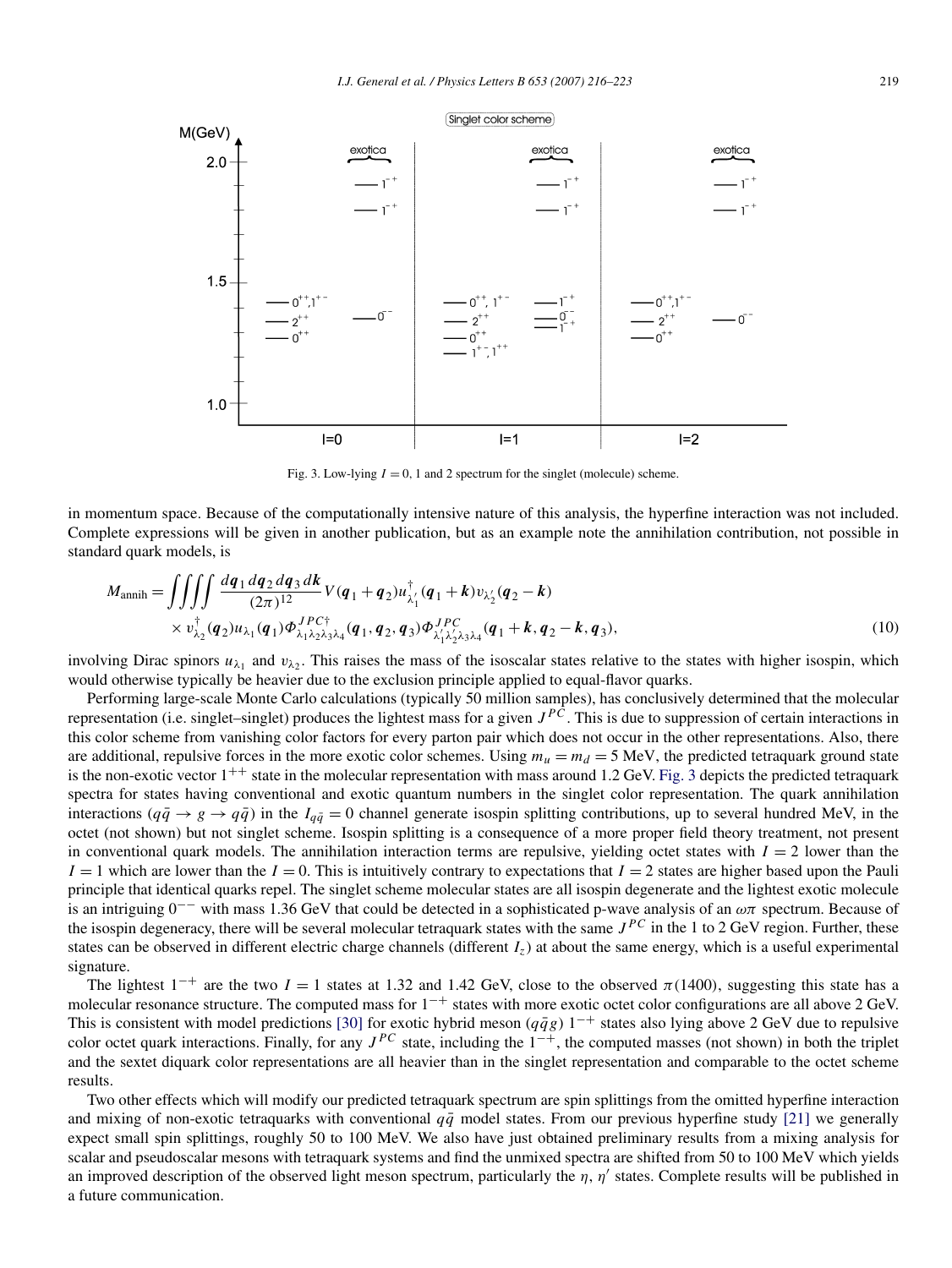

Fig. 4. Dotted lines, from bottom to top, are the  $\pi \pi$ ,  $\pi \eta$ ,  $\pi \eta'$ ,  $\pi \eta_c$  observed thresholds, respectively. The two other plots are the pseudoscalar  $m_{\pi} + M_{q\bar{q}}$ model predictions in the (chiral respecting) RPA and (chiral violating) TDA. The squares and diamonds correspond respectively to predicted scalar isoscalar tetraquark masses in the color singlet–singlet and triplet–triplet schemes. Note the two-meson calculation [\[20\]](#page-6-0) has  $\sigma = 0.18 \text{ GeV}^2$ ,  $\alpha_s = 0$ , whereas our results use  $\sigma = 0.135 \text{ GeV}^2$ ,  $\alpha_s = 0.4$ , but the difference among both sets is known to be small for the ground state.



Fig. 5. Tetraquark mass of the ground state isoscalar  $0^{++}$  as a function of the intercluster variational parameter, for various color configurations. Note the more exotic color configurations are above 1.7 GeV.

It is interesting to document the current quark mass dependence of our results. This is illustrated in Fig. 4, where the calculated rest mass corresponding to different four quark systems (tetraquarks and two mesons) is displayed with one  $q\bar{q}$  pair fixed at a low 1–5 MeV while the other pair varies from 1 to 1300 MeV. Note the predicted  $c\bar{c}u\bar{u}$  tetraquark mass is relatively closer to the two meson decay threshold indicating a narrow decay width to the  $\pi \eta_c$  and  $\eta_l$ <sub>c</sub> channels (more so for *bb*, not displayed). Also note a quark–meson exchange model [\[38\]](#page-7-0) claims some  $J = 1$  *ccuū* partners will be absolutely stable. Using  $m_c = 1.2$  GeV and  $m_q = 0$ , 110 and 150 MeV, the lowest 1−+ hidden-charm mass is 4.04, 4.10 and 4.15 GeV, respectively, for the molecular configuration and can be searched for in hidden charm decays (p-wave  $\eta_c \pi_0$ ,  $\eta_c \eta$  for example).

Fig. 5 displays the sensitivity of the scalar tetraquark mass to the variational parameters for each color scheme. The singlet– singlet configuration, at 1.28 GeV, is clearly the lightest, in agreement with previous predictions [\[39\].](#page-7-0) Similar results are obtained for other  $J^{PC}$  states which suggests that the lightest tetraquarks, including the  $\pi_1(1400)$  should it exist, are best interpreted as molecules of color singlets (the "extraordinary hadrons" [\[40\]\)](#page-7-0) and directly excitable via meson rescattering.

For further dynamical insight, [Fig. 6](#page-5-0) details contour plots of the probability densities using the hybrid (left) and tetraquark (right) variational wavefunctions. Note the depletion of the wavefunction at low-momentum, reflecting the rising confining potential at large distance, and the significantly different parton momentum distributions between hybrids and tetraquark systems. This difference in momentum distributions will produce distinct decay signatures which can be utilized to identify hybrids and tetraquarks as we now discuss.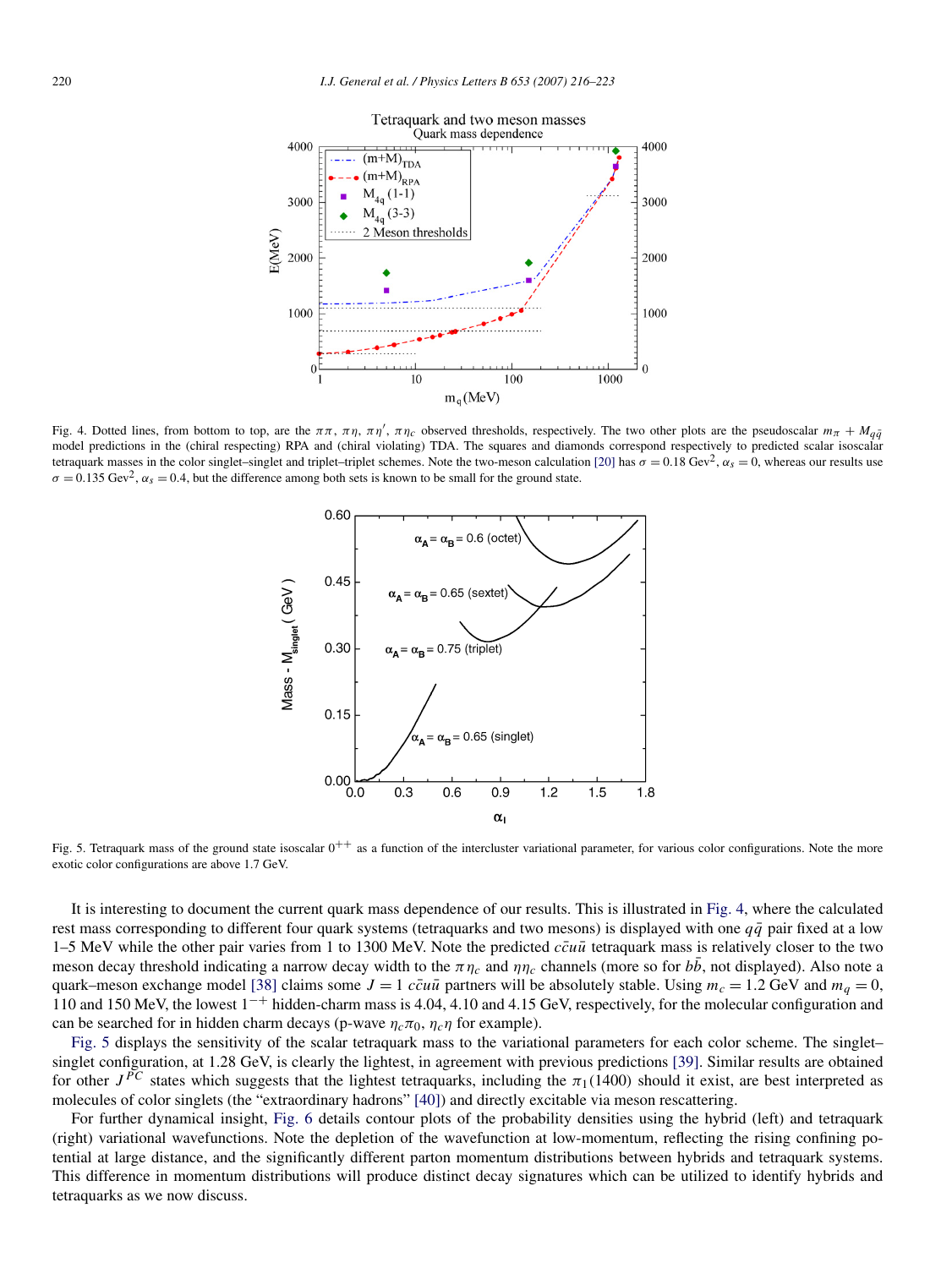<span id="page-5-0"></span>

Fig. 6. Hybrid (left) and tetraquark (right) meson probability density contour plots. The left horizontal axis is half the momentum of the constituent gluon,  $q_{+} = g/2$ . The left vertical axis is the angle between the *q* $\bar{q}$  relative momentum *q*<sub>−</sub> and the hybrid total angular momenta *J*. The right horizontal axis corresponds to the intracluster momentum  $q_I$  and the angle between this momentum and  $J$  for the tetraquark. Angles in radians, momenta in GeV.



Fig. 7. Differences between internal in-plane three-body hybrid (top left) and off-plane tetraquark (top right) meson decays. From the Frank–Condon principle the internal momentum distribution is reflected in the momentum distribution of the final products yielding an off-plane final state momentum observable, *Π*, that is very different for  $q\bar{q}g$  (bottom left) and  $qq\bar{q}\bar{q}$  (bottom right) mesons.

It has been proposed [\[41\]](#page-7-0) that  $1^{-+}$  exotic hybrid mesons decay preferentially to a meson pair in a relative s-wave, where one of the mesons is a p-wave (axial) meson. However that prediction was based on the Flux Tube model and not known to hold exactly in any limit. We have recently [\[30\]](#page-6-0) detailed a less model dependent decay signature based upon the Franck–Condon principle of molecular physics, which predicts that the momentum distribution of decay products parallels the internal momentum distribution of the parent meson. This is an exact statement in the infinitely heavy quark limit, however it is also useful for physical quarks. Our previous application [\[30\]](#page-6-0) was designed to distinguish  $q\bar{q}$  from  $q\bar{q}g$  mesons and is now generalized to the four-body problem. For two and three-body systems, in the *cm* partons' momenta are restricted to a plane, however for tetraquarks there are off-plane degrees of freedom which can be exploited as an identification signature (see the cartoon in Fig. 7). One observable sensitive to this is an exclusive measurement of decay to four mesons. By then determining their momenta  $p_{i=1,2,3,4}$  in the *cm* of the exotic candidate, kinematic cuts can be applied for every two and three meson groups to eliminate intermediate two and three-body resonances that could confuse the analysis. From the pure (and much reduced) four-body decay sample count, one can construct the off-plane correlator, *Π*, for any three momenta which is the volume of the parallelepiped they form in momentum space,

$$
\Pi(p_1, p_2, p_3, p_4) = \frac{((p_1 \times p_2) \cdot p_3)^2}{\sqrt{|p_1 \times p_2||p_2 \times p_3||p_1 \times p_3||p_1 \times p_4||p_2 \times p_4||p_3 \times p_4|}},
$$

which has been normalized by the area of the six faces. This dimensionless off-plane correlator is useful for the very different scales involved in light and heavy quark physics, positive definite and invariant under permutation of the four momenta. In the *cm*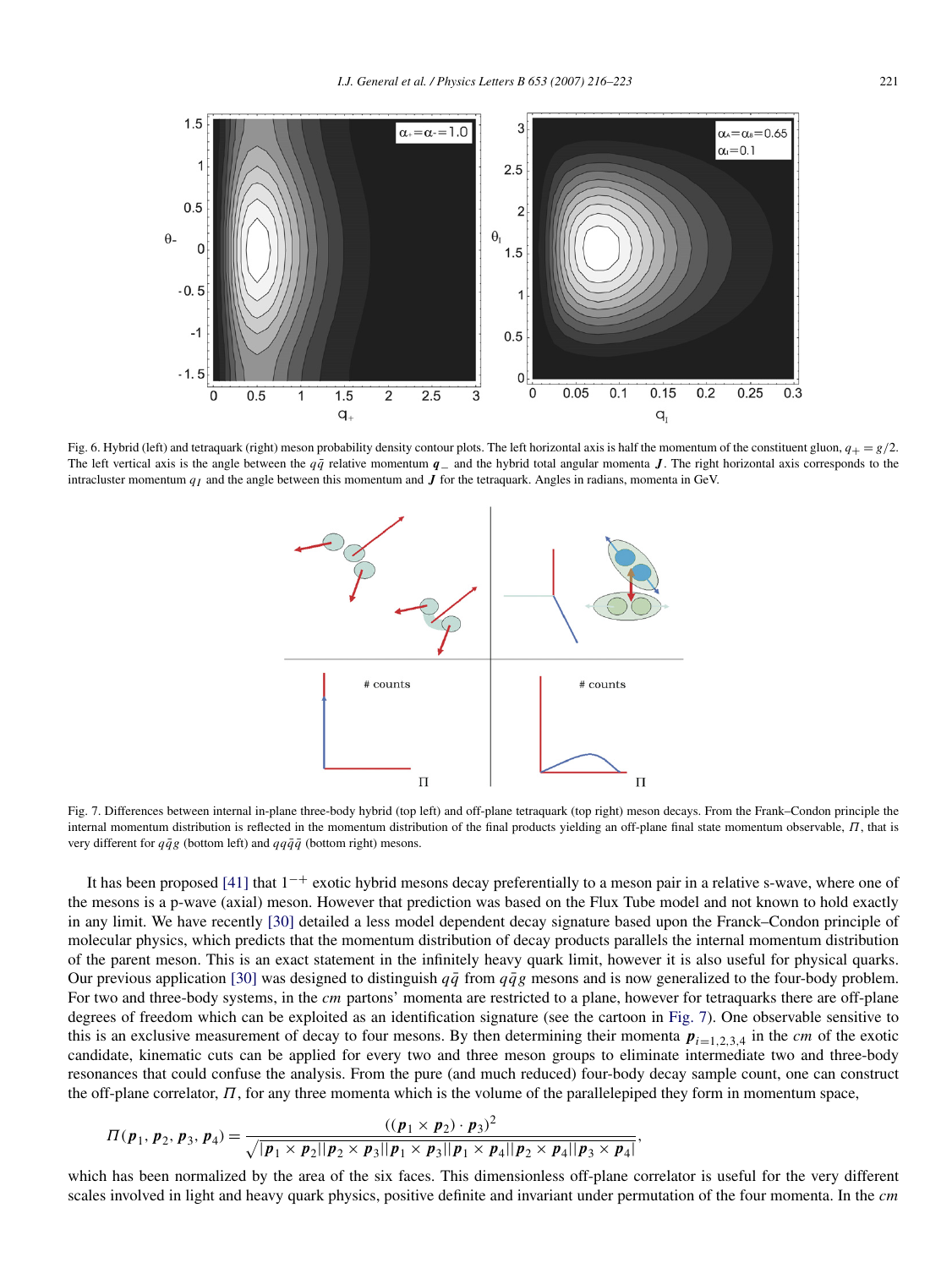<span id="page-6-0"></span>system only three momenta are linearly independent. Taking them equal and along the edges of a cube yields  $\Pi = 8^{-1/4} = 0.59$ , with a more general maximum value close to 0.707. Therefore the value of the correlator event by event will be a random variable distributed between 0 and 0.707 and, with sufficient statistics, one could deduce the internal structure of the decaying resonance (bottom right plot of [Fig. 7\)](#page-5-0). This could then be compared to four-meson decays of established conventional and hybrid meson benchmarks, as distinguished using the procedure outlined in Ref. [30], which would be radically different (their *Π* volumes collapse to 0 in the heavy quark limit). While our correlator signature may not be feasible for certain reaction measurements, it should be useful for experiments having fixed initial quantum numbers, such as in *e*+*e*−, and high statistics.

Finally, we are currently calculating tetraquark decay widths to compare with both conventional and hybrid meson decays to two and multi-meson final states. These will also reflect hadronic structure differences and therefore aid exotic identification. Results will be reported in a future communication.

In conclusion, we submit that the observed  $1^{-+}$  exotics below 2 GeV are not color exotic hadrons but rather somewhat more conventional tetraquark molecular resonances involving color singlet  $q\bar{q}$  pairs. Our results also agree with lattice and other models predicting that color exotics (hybrid mesons, octet–octet, sextet–sextet and triplet–triplet tetraquarks) will have masses near and above 2 GeV. Finally, we have utilized the Frank Condon principle and the distinctive quark momentum distribution in a tetraquark to propose a new off-plane correlator measurement for identifying exotic hadrons.

## **Acknowledgements**

This work was supported in part by grants FPA 2004-02602, 2005-02327, PR27/05-13955-BSCH (Spain) and US DOE DE-FG02-97ER41048 and DE-FG02-03ER41260.

## **References**

- [1] G.S. Adams, et al., E852 Collaboration, Phys. Rev. Lett. 81 (1998) 5760.
- [2] S.U. Chung, et al., E852 Collaboration, Phys. Rev. D 60 (1999) 092001.
- [3] A.R. Dzierba, et al., Phys. Rev. D 73 (2006) 072001.
- [4] G. Adams, E862 Collaboration, hep-ex/0612062.
- [5] D.S. Carman, hep-ex/0612027v1.
- [6] J.N. Hedditch, et al., Phys. Rev. D 72 (2005) 114507.
- [7] M.S. Cook, H.R. Fiebig, Phys. Rev. D 74 (2006) 094501;
- M.S. Cook, H.R. Fiebig, Phys. Rev. D 74 (2006) 099901, Erratum.
- [8] T. Barnes, F.E. Close, E.S. Swanson, Phys. Rev. D 52 (1995) 5242.
- [9] F.E. Close, P.R. Page, Nucl. Phys. B 443 (1995) 233.
- [10] K. Waidelich, Diploma Thesis, North Carolina State University, 2001.
- [11] F. Iddir, L. Semlala, hep-ph/0511086.
- [12] F.J. Llanes-Estrada, S.R. Cotanch, Phys. Lett. B 504 (2001) 15.
- [13] F. Iddir, A. Le Yaouanc, L. Oliver, O. Pene, J.C. Raynal, S. Ono, Phys. Lett. B 205 (1988) 564.
- [14] S.U. Chung, E. Klempt, J.G. Korner, Eur. Phys. J. A 15 (2002) 539.
- [15] R. Zhang, Y.B. Ding, X.Q. Li, P.R. Page, Phys. Rev. D 65 (2002) 096005.
- [16] S.D. Bass, E. Marco, Phys. Rev. D 65 (2002) 057503.
- [17] A.P. Szczepaniak, M. Swat, A.R. Dzierba, S. Teige, Phys. Rev. Lett. 91 (2003) 092002.
- [18] A. Donnachie, P.R. Page, hep-ph/9807433.
- [19] F.J. Llanes-Estrada, S.R. Cotanch, Phys. Rev. Lett. 84 (2000) 1102.
- [20] F.J. Llanes-Estrada, S.R. Cotanch, Nucl. Phys. A 697 (2002) 303.
- [21] F.J. Llanes-Estrada, S.R. Cotanch, A.P. Szczepaniak, E.S. Swanson, Eur. Phys. J. C 33 (2004) S521; F.J. Llanes-Estrada, S.R. Cotanch, A.P. Szczepaniak, E.S. Swanson, Phys. Rev. C 70 (2004) 035202.
- [22] F.J. Llanes-Estrada, P. Bicudo, S.R. Cotanch, Phys. Rev. Lett. 96 (2006) 081601.
- [23] T.D. Lee, Particle Physics and Introduction to Field Theory, Harwood Academic Publishers, New York, 1990.
- [24] D. Zwanziger, Nucl. Phys. B 485 (1997) 185;
- D. Zwanziger, private communication.
- [25] G.S. Bali, K. Schilling, A. Wachter, Phys. Rev. D 56 (1997) 2566.
- [26] C.J. Morningstar, M.J. Peardon, Phys. Rev. D 60 (1999) 034509.
- [27] E. Eichten, K. Gottfried, T. Kinoshita, K.D. Lane, T.M. Yan, Phys. Rev. D 17 (1978) 3090;
- E. Eichten, K. Gottfried, T. Kinoshita, K.D. Lane, T.M. Yan, Phys. Rev. D 21 (1980) 313, Erratum.
- [28] A.P. Szczepaniak, P. Krupinski, Phys. Rev. D 73 (2006) 116002.
- [29] V. Dmitrasinovic, Phys. Rev. D 70 (2004) 096011.
- [30] I.J. General, F.J. Llanes-Estrada, S.R. Cotanch, Eur. Phys. J. C 51 (2007) 347.
- [31] S.R. Cotanch, I.J. General, P. Wang, Eur. Phys. J. A 31 (2007) 656.
- [32] R.L. Jaffe, Phys. Rev. D 15 (1977) 267.
- [33] A.T. Aerts, P.J. Mulders, J.J. de Swart, Phys. Rev. D 21 (1980) 1370.
- [34] A.M. Badalian, D.I. Kitoroage, Sov. J. Nucl. Phys. 47 (1988) 855, Yad. Fiz. 47 (1988) 1343.
- [35] L. Maiani, F. Piccinini, A.D. Polosam, V. Riquer, hep-ph/0512082v1.
- [36] F.J. Llanes-Estrada, Electronic proceedings of Alghero 2003, hep-ph/0311235.